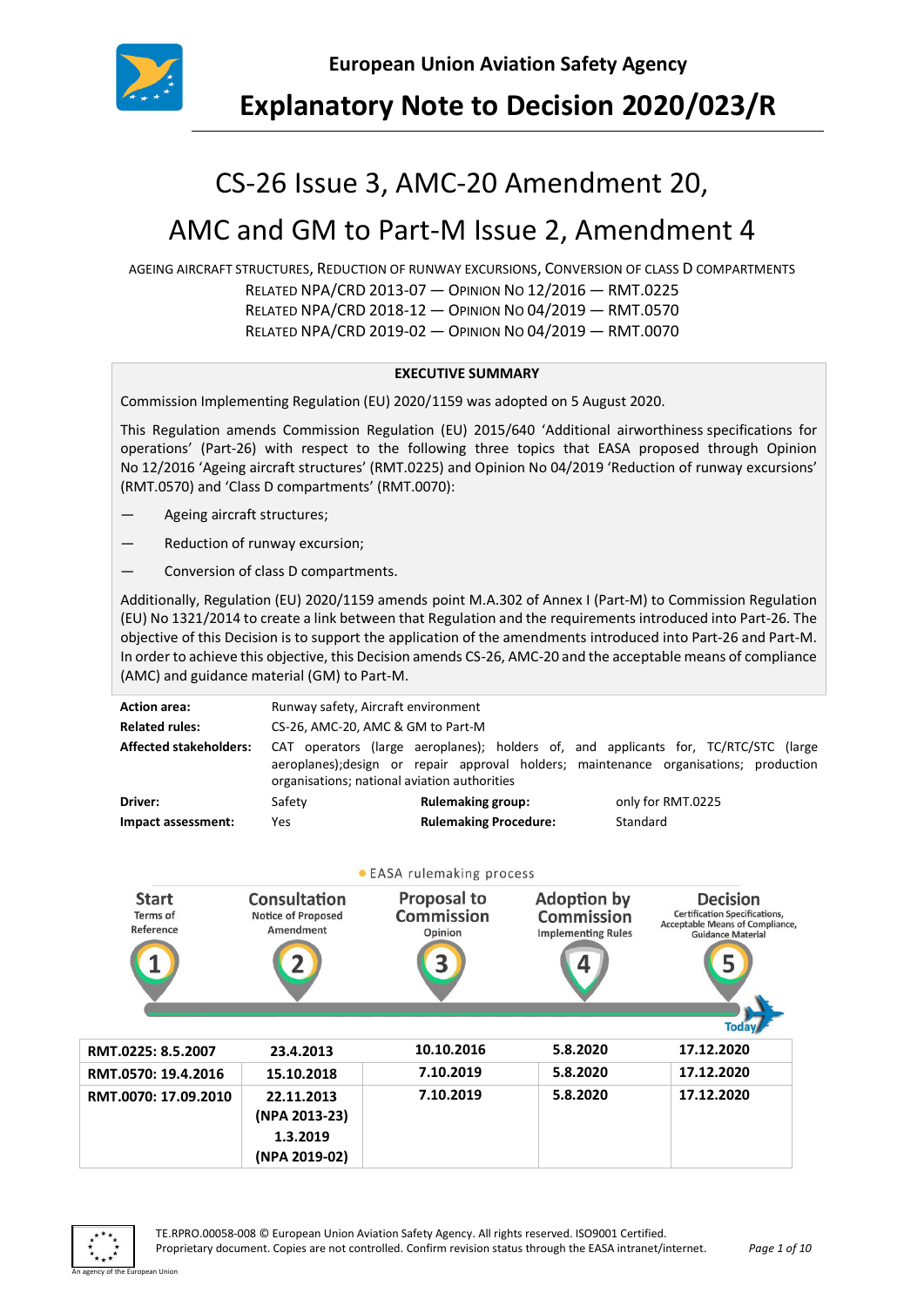# **Table of contents**

|  | 2.1. Why we need to amend CS-26, AMC-20 and the AMC & GM to Part-M 5 |  |
|--|----------------------------------------------------------------------|--|
|  |                                                                      |  |
|  |                                                                      |  |
|  |                                                                      |  |
|  |                                                                      |  |
|  |                                                                      |  |
|  |                                                                      |  |
|  |                                                                      |  |

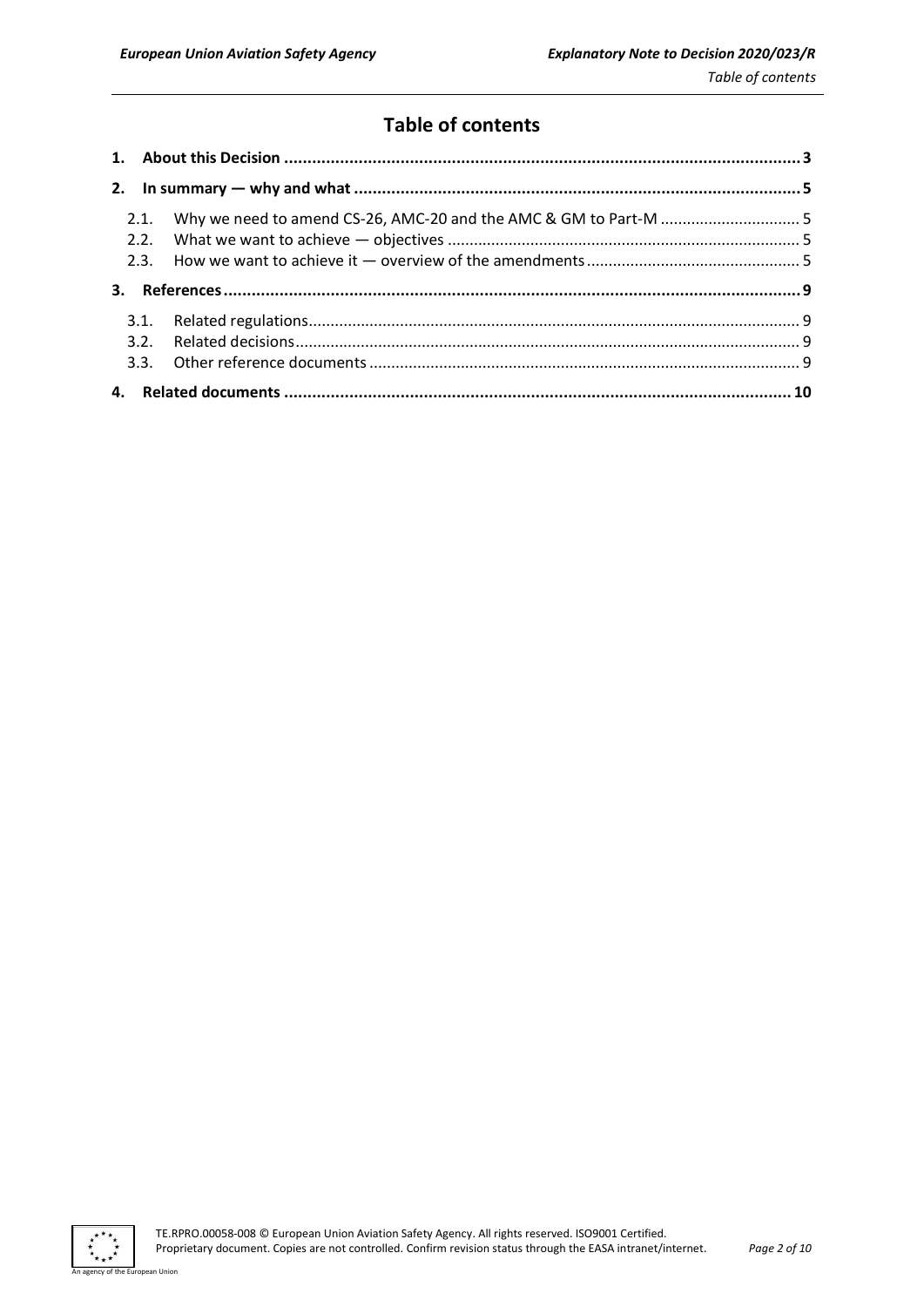# <span id="page-2-0"></span>**1. About this Decision**

The European Union Aviation Safety Agency (EASA) developed ED Decision 2020/023/R in line with Regulation (EU) 2018/1139<sup>1</sup> ('Basic Regulation') and the Rulemaking Procedure<sup>2</sup>.

This rulemaking activity is included in the European Plan for Aviation Safety (EPAS) [2020-2024](https://www.easa.europa.eu/sites/default/files/dfu/EPAS_2020-2024.pdf) under rulemaking tasks (RMTs).0570, RMT.0070 (old 26.003) and RMT.0225 (old MDM.028). The scope and timescales of the tasks were defined in the related Terms of Reference<sup>3</sup>.

The draft text of this Decision has been developed by EASA. All the interested parties were consulted through notices of proposed amendments (NPAs), and comments were received from all the interested parties, including industry, national aviation authorities (NAAs) and social partners.

The following Table 1 provides an overview of the comments received on the related public consultations and the related EASA responses leading to this Decision:

| <b>Consulted</b><br>proposal | <b>Related RMT</b> | # of comments<br>received | # of commentators | <b>Related CRD</b><br>reference |  |
|------------------------------|--------------------|---------------------------|-------------------|---------------------------------|--|
| NPA 2013-07                  | 0225               | 674                       | 48                | 2013-07 Issue 2                 |  |
| CRD 2013-07                  | 0225               | 47                        | 6                 |                                 |  |
| NPA 2018-124                 | 0570               | 99                        | 25                | 2018-125                        |  |
| NPA 2019-02 <sup>6</sup>     | 0070               | 17                        | 10                | 2019-027                        |  |

### **Table 1**

In consideration of the comments received, EASA developed and submitted its proposals to the European Commission for the amendment of Part-26 and Part-M, which were published in the

<sup>7</sup> <http://easa.europa.eu/document-library/comment-response-documents>



Regulation (EU) 2018/1139 of the European Parliament and of the Council of 4 July 2018 on common rules in the field of civil aviation and establishing a European Union Aviation Safety Agency, and amending Regulations (EC) No 2111/2005, (EC) No 1008/2008, (EU) No 996/2010, (EU) No 376/2014 and Directives 2014/30/EU and 2014/53/EU of the European Parliament and of the Council, and repealing Regulations (EC) No 552/2004 and (EC) No 216/2008 of the European Parliament and of the Council and Council Regulation (EEC) No 3922/91 (OJ L 212, 22.8.2018, p. 1) [\(https://eur](https://eur-lex.europa.eu/legal-content/EN/TXT/?qid=1535612134845&uri=CELEX:32018R1139)[lex.europa.eu/legal-content/EN/TXT/?qid=1535612134845&uri=CELEX:32018R1139\)](https://eur-lex.europa.eu/legal-content/EN/TXT/?qid=1535612134845&uri=CELEX:32018R1139).

<sup>&</sup>lt;sup>2</sup> EASA is bound to follow a structured rulemaking process as required by Article 115(1) of Regulation (EU) 2018/1139. Such a process has been adopted by the EASA Management Board (MB) and is referred to as the 'Rulemaking Procedure'. See MB Decision No 18-2015 of 15 December 2015 replacing Decision 01/2012 concerning the procedure to be applied by EASA for the issuing of opinions, certification specifications and guidance material [\(http://www.easa.europa.eu/the](http://www.easa.europa.eu/the-agency/management-board/decisions/easa-mb-decision-18-2015-rulemaking-procedure)[agency/management-board/decisions/easa-mb-decision-18-2015-rulemaking-procedure\)](http://www.easa.europa.eu/the-agency/management-board/decisions/easa-mb-decision-18-2015-rulemaking-procedure).

<sup>3</sup> RMT.0570[: https://www.easa.europa.eu/document-library/terms-of-reference/tor-rmt0570](https://www.easa.europa.eu/document-library/terms-of-reference/tor-rmt0570) RMT.0070[: https://www.easa.europa.eu/document-library/terms-of-reference/tor-26003-issue-1](https://www.easa.europa.eu/document-library/terms-of-reference/tor-26003-issue-1) RMT.0225: https://www.easa.europa.eu/document-library/terms-of-reference-and-group-compositions/tor-mdm028

<sup>4</sup> In accordance with Article 115 of Regulation (EU) 2018/1139 and Articles 6(3) and 7 of the Rulemaking Procedure.

<sup>5</sup> <https://www.easa.europa.eu/document-library/comment-response-documents>

<sup>6</sup> In accordance with Article 115 of Regulation (EU) 2018/1139 and Articles 6(3) and 7 of the Rulemaking Procedure.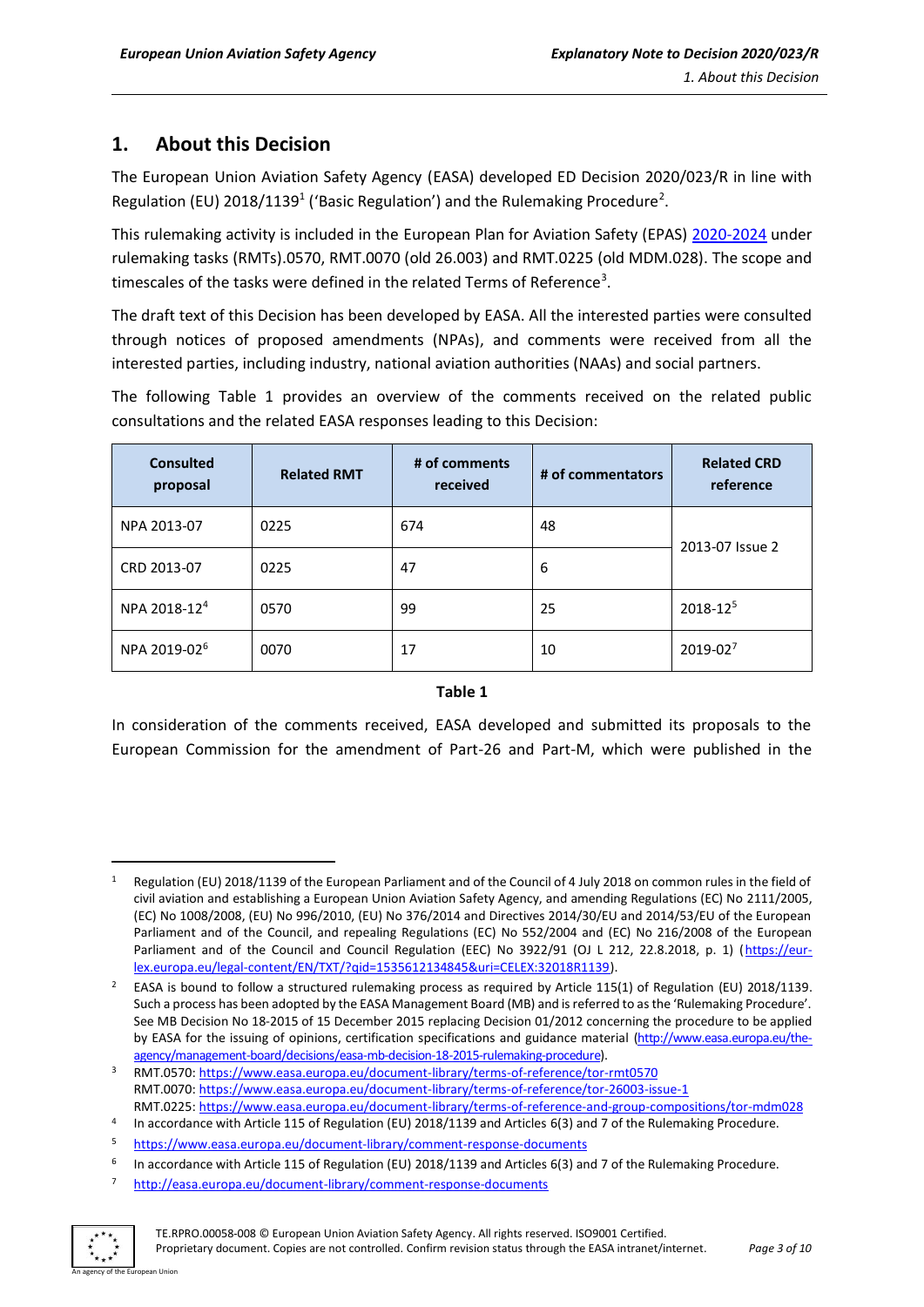Opinions in the following Table 2, leading to the adoption of Commission Implementing Regulation (EU) 2020/1159<sup>8</sup>.

| <b>Opinion</b><br>Reference | <b>Title</b>                                               | <b>Related RMTs</b> | <b>Issue date</b> |
|-----------------------------|------------------------------------------------------------|---------------------|-------------------|
| $12/2016^9$                 | Ageing aircraft structures                                 | 0225                | 10.10.2016        |
| 04/201910                   | Reduction of runway excursions and Class-D<br>compartments | 0070, 0570          | 07.10.2019        |

### **Table 2**

In parallel, EASA has developed, taking into consideration the comments received during the public consultations referred to in Table 1 above, the final text of this Decision, with the certification specifications (CSs), AMC and GM supporting the application of the amendments introduced by Commission Implementing Regulation (EU) 2020/1159.

The major milestones of this rulemaking activity are presented on the title page.

<sup>10</sup> https://www.easa.europa.eu/document-library/opinions/opinion-042019



<sup>8</sup> Commission Implementing Regulation (EU) 2020/1159 of 5 August 2020 amending Regulations (EU) No 1321/2014 and (EU) No 2015/640 as regards the introduction of new additional airworthiness requirements (OJ L 257, 6.8.2020, p. 14) [\(https://eur-lex.europa.eu/legal-content/EN/TXT/?uri=CELEX%3A32020R1159&qid=1605769128099\)](https://eur-lex.europa.eu/legal-content/EN/TXT/?uri=CELEX%3A32020R1159&qid=1605769128099).

<sup>9</sup> <https://www.easa.europa.eu/document-library/opinions/opinion-122016>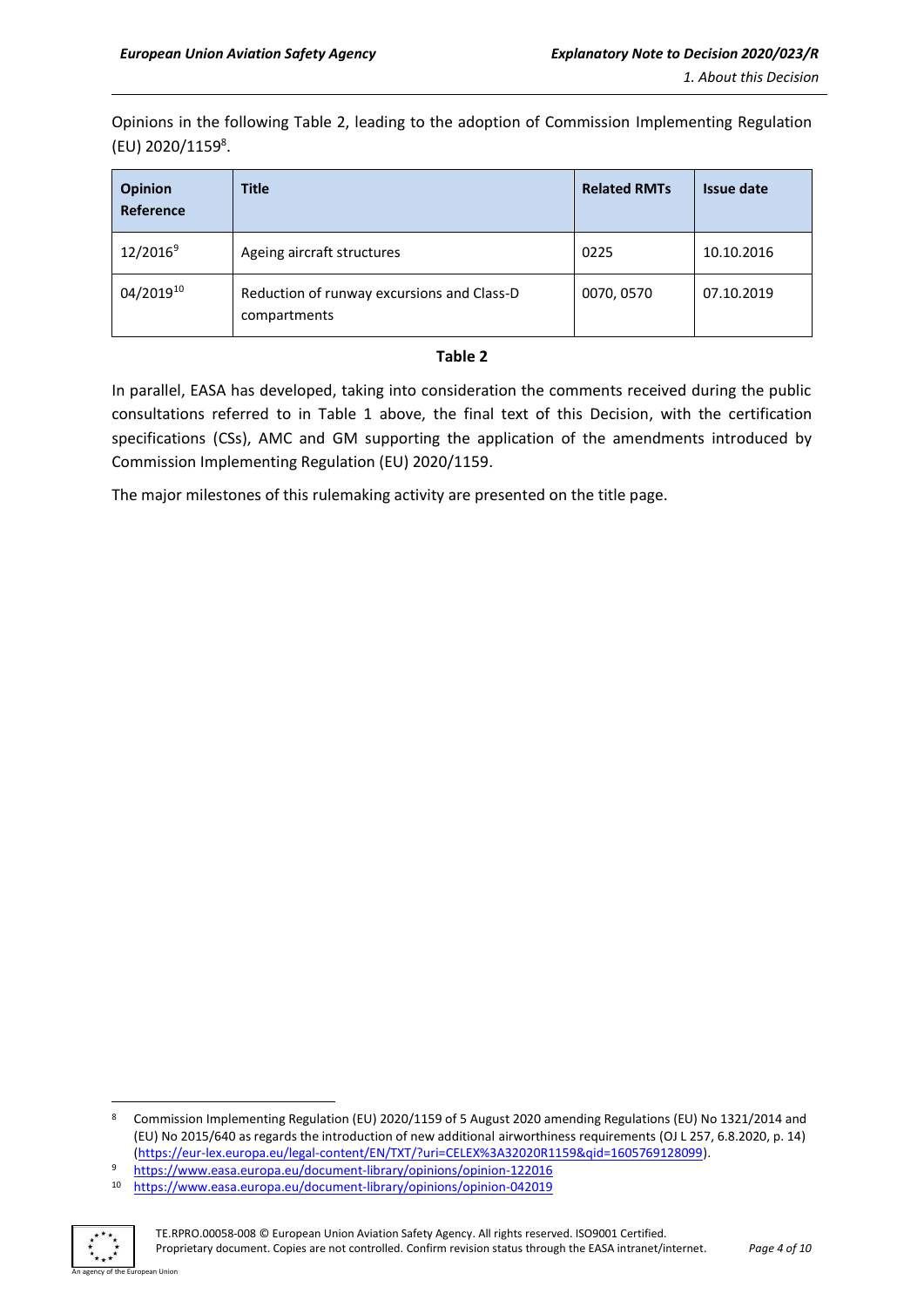# <span id="page-4-0"></span>**2. In summary — why and what**

## <span id="page-4-1"></span>**2.1. Why we need to amend CS-26, AMC-20 and the AMC & GM to Part-M**

Commission Implementing Regulation (EU) 2020/1159 was adopted on 5 August 2020.

This Regulation amends Commission Regulation (EU) 2015/640<sup>11</sup> 'Additional airworthiness specifications for operations' ([Part-26\)](https://www.easa.europa.eu/document-library/regulations/commission-regulation-eu-2015640) with respect to the following three topics that EASA proposed through Opinions No[s 12/2016](https://www.easa.europa.eu/document-library/opinions/opinion-122016) 'Ageing aircraft structures' (RMT.0225), [04/2019](https://www.easa.europa.eu/document-library/opinions/opinion-042019) 'Reduction of runway excursions' (RMT.0570) and 'Class D compartments' (RMT.0070):

- Ageing aircraft structures;
- Reduction of runway excursions;
- Conversion of class D compartments.

Additionally, Regulation (EU) 2020/1159 amends point M.A. 302 of Annex I (Part-M) to Commission Regulation (EU) No 1321/2014 to create a link between that Regulation and the requirements introduced into Part-26. The objective of this Decision is to support the application of the amendments introduced into Part-26 and Part-M.

CS-26, AMC-20 and the AMC & GM to Part-M need to be amended in order to provide guidance and the means for showing compliance with the new requirements that have been introduced.

### <span id="page-4-2"></span>**2.2. What we want to achieve — objectives**

The overall objectives of the EASA system are defined in Article 1 of the Basic Regulation. This Decision will contribute to the achievement of the overall objectives by addressing the issues outlined in Section 2.1.

The objective of this Decision is to support the application of the amendments introduced into Part-26 and Part-M.

## <span id="page-4-3"></span>**2.3. How we want to achieve it — overview of the amendments**

This Decision introduces new provisions into CS-26, AMC-20 and the AMC & GM to Part-M, in particular:

### **RMT.0070**

a new CS 26.157, providing means for showing compliance with the requirement for large aeroplanes to have their Class D cargo or baggage compartments converted into Class C or Class E compartments;

#### **RMT.0570**

— a new CS 26.205, and new GM1 26.205, providing means for showing compliance with the requirement for large aeroplanes, manufactured after a certain date and operated in CAT, to be equipped with a runway overrun awareness and alerting system (ROAAS);

<sup>11</sup> Commission Regulation (EU) 2015/640 of 23 April 2015 on additional airworthiness specifications for a given type of operations and amending Regulation (EU) No 965/2012 (OJ L 106, 24.4.2015, p. 18) [\(https://eur-lex.europa.eu/legal](https://eur-lex.europa.eu/legal-content/EN/TXT/?uri=CELEX%3A32015R0640&qid=1606307017202)[content/EN/TXT/?uri=CELEX%3A32015R0640&qid=1606307017202\)](https://eur-lex.europa.eu/legal-content/EN/TXT/?uri=CELEX%3A32015R0640&qid=1606307017202).

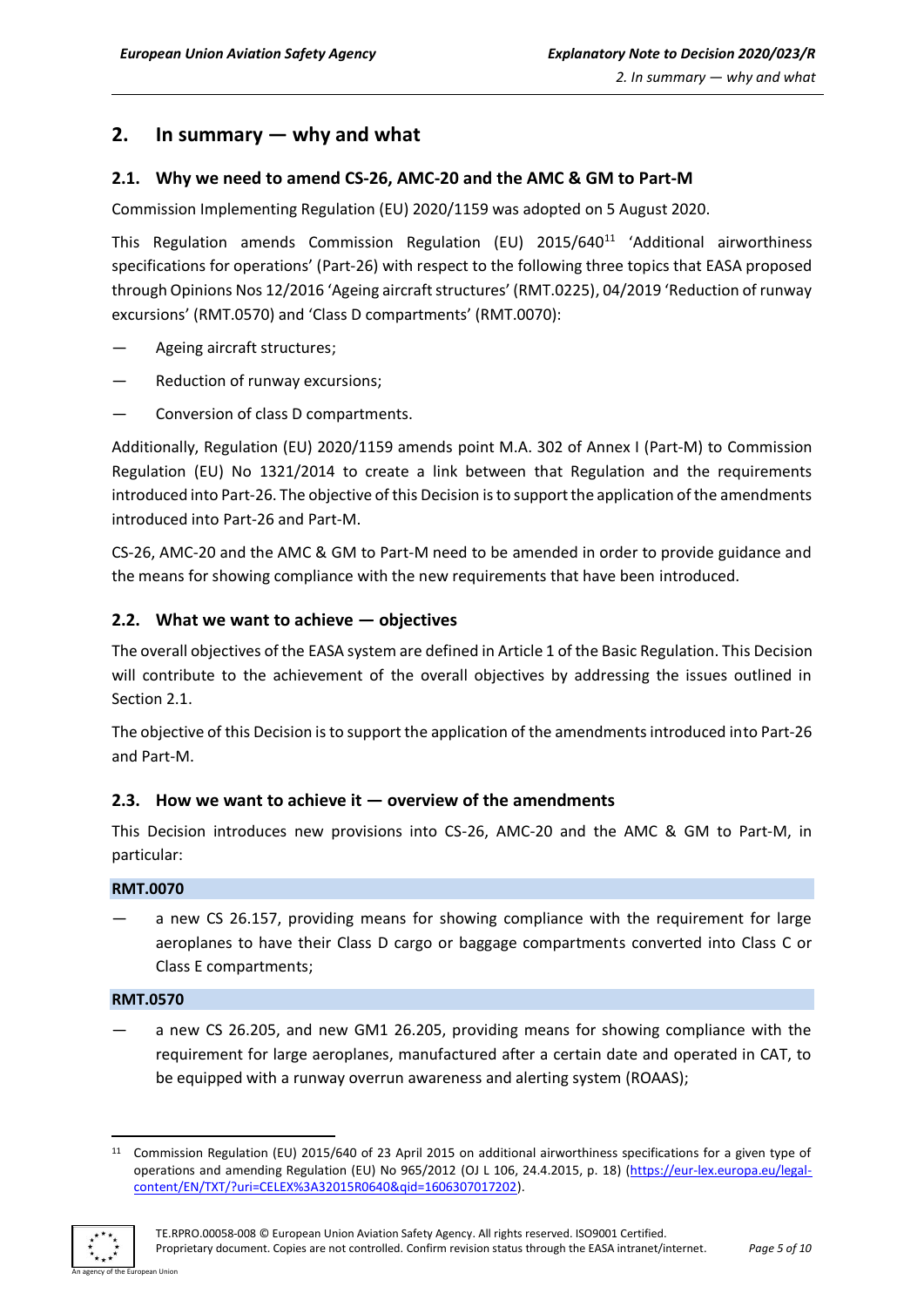#### **RMT.0225**

- new GM1 26.300(b) and 26.330(b), providing clarifications regarding the applicability of the new points 26.300(b) and 26.330(b) of Part-26. In particular, this GM provides a non-exhaustive list of possible circumstances demonstrating that an aeroplane model is no longer operated;
- a new CS 26.300(c), 26.330(c) and (d), providing means to demonstrate that an existing change or repair is not, and will not, be incorporated into any aeroplane in operation on and after 26 February 2022;
- new GM1 26.300(c) and 26.330(c), providing guidance in order to clarify how to comply with the new points 26.300(c) and 26.330(c) of Part-26. In particular, this GM provides examples on how to demonstrate that an existing change or repair will not be incorporated into any aeroplane;
- a new CS 26.301, providing means for showing compliance with the new point 26.301 of Part-26. In particular, this CS lists the essential elements that should be included in the compliance plan;
- a new CS 26.302, providing means for showing compliance with the new point 26.302 of Part-26. In particular, it clarifies that the demonstration of compliance could be achieved by complying with CS 25.571 Amendment 19, or subsequent, or JAR 25.571 Change 7, or subsequent, or 14 CFR §25.571 Amendment 45, or equivalent;
- a new CS.303(a) and (c), providing means for showing compliance with the new points 26.303(a) and 26.303(c) of Part-26. In particular, they clarify that the demonstration of compliance could be achieved by complying with CS 25.571 Amendment 19, or a subsequent amendment, or through an alternative approach described in this CS;
- new GM1 26.303(a), providing clarifications related to the conditions under which an (R)TC holder can derogate from compliance with the new point 26.303(a)(ii) of Part-26. In particular, this GM provides a non-exhaustive list of examples of how to demonstrate that an aeroplane model will no longer be operated after the scheduled point of submittal for the service information of the maintenance action from the binding schedule;
- a new CS 26.304(a), providing means for showing compliance with the new point 26.304 of Part-26. In particular, it clarifies that the demonstration of compliance could be achieved by complying with CS 25.571 Amendment 19, or a subsequent amendment, or through alternative approaches described in this CS;
- a new CS 26.305(a) and (c), providing means for showing compliance with the new points 26.305(a) and 26.305(c) of Part-26. In particular, this CS lists the elements to be considered in the process ensuring the validity of the continuing structural integrity programme;
- a new CS 26.306(a) and (d), providing means for showing compliance with the new points 26.306(a) and (d) of Part-26. In particular, it clarifies how to identify and list the fatigue-critical baseline structure;
- a new CS 26.307(a)(i),(ii) and (b), providing means for showing compliance with the new points 26.307(a)(i),(ii) and 26.307(b) of Part-26. In particular, it clarifies how to identify and list the fatigue-critical modified structure;

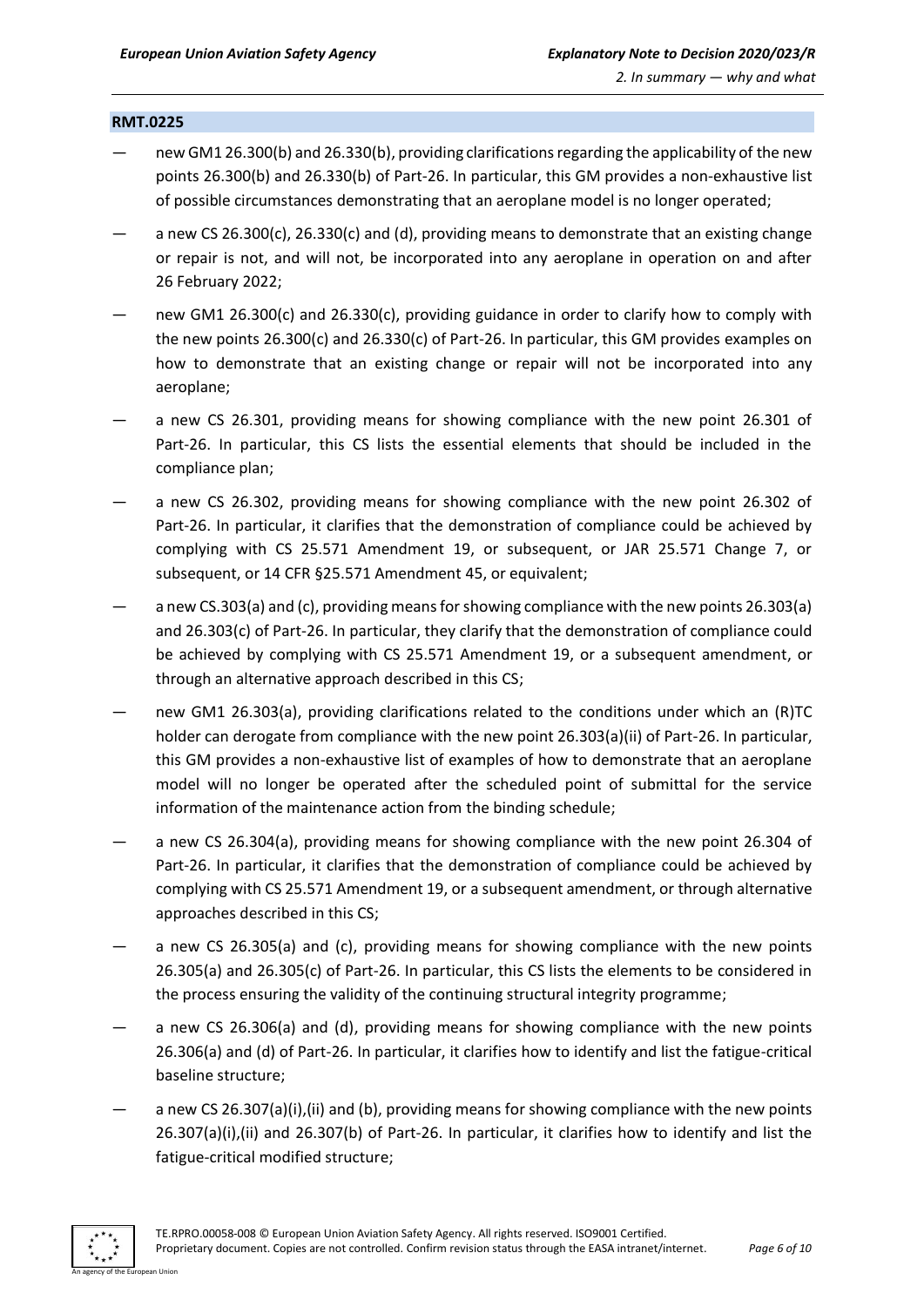- a new CS 26.307(a)(iii) and (c), providing means for showing compliance with the new points 26.307(a)(iii) and 26.307(c) of Part-26. In particular, it clarifies that the demonstration of compliance could be achieved by complying with CS 25.571 Amendment 19, or a subsequent amendment, or JAR 25.571 Change 7, or subsequent, or 14 CFR §25.571 Amendment 45, or equivalent, or later amendments;
- a new CS 26.308, providing means for showing compliance with the new point 26.308 of Part-26. In particular, it clarifies that the demonstration of compliance could be achieved by complying with AMC 20-20A Paragraph 7 and Appendix 3;
- a new CS 26.309, providing means for showing compliance with the new point 26.309 of Part-26. In particular, it clarifies that the demonstration of compliance could be achieved by complying with AMC 20-20A Paragraph 7 and Appendix 3;
- a new CS 26.331, providing means for showing compliance with the new point 26.331 of Part-26. In particular, this CS lists the essential elements that should be included in the compliance plan;
- a new CS 26.332, providing means for showing compliance with the new point 26.332 of Part-26. In particular, it clarifies that the demonstration of compliance could be achieved by complying with AMC 20-20A Appendix 3 paragraph 4;
- new GM1 26.332(a)(iii) providing clarifications regarding the identification of published repairs affected by the new point 26.332(a)(iii);
- new GM1 26.332(c)(ii) and 26.334, providing clarifications regarding the interpretation of the new points 26.332(c)(ii) and 26.334 of Part-26. In particular, this GM discusses specific circumstances under which a design approval holder (DAH) may assume that their support is not required by any operator requested to comply with the new point 26.370 of Part-26;
- a new CS 26.333 and 26.334, providing means for showing compliance with the new points 26.333 and 26.334 of Part-26. In particular, it clarifies that the demonstration of compliance could be achieved by complying with CS 25.571 Amendment 19, or a subsequent amendment, or JAR 25.571 Change 7, or subsequent, or 14 CFR §25.571 Amendment 45, or equivalent, or later amendments;
- a new CS 26.370, providing means for showing compliance with the new point 26.370 of Part-26. It clarifies the elements that an operator should incorporate into their aircraft maintenance programme, in particular:
	- a damage-tolerance-based inspection programme,
	- a corrosion prevention and control programme (CPCP),
	- applicable limitations (e.g. the limit of validity (LOV)),
	- means to address the adverse effects that repairs and modifications may have on the fatigue-critical structure;
- new GM1 26.370, providing clarifications to those operators that intend to develop and implement a process to ensure that approved damage tolerance inspections (DTIs) for all repairs and modifications affecting the fatigue-critical structure (FCS) of an aeroplane have been

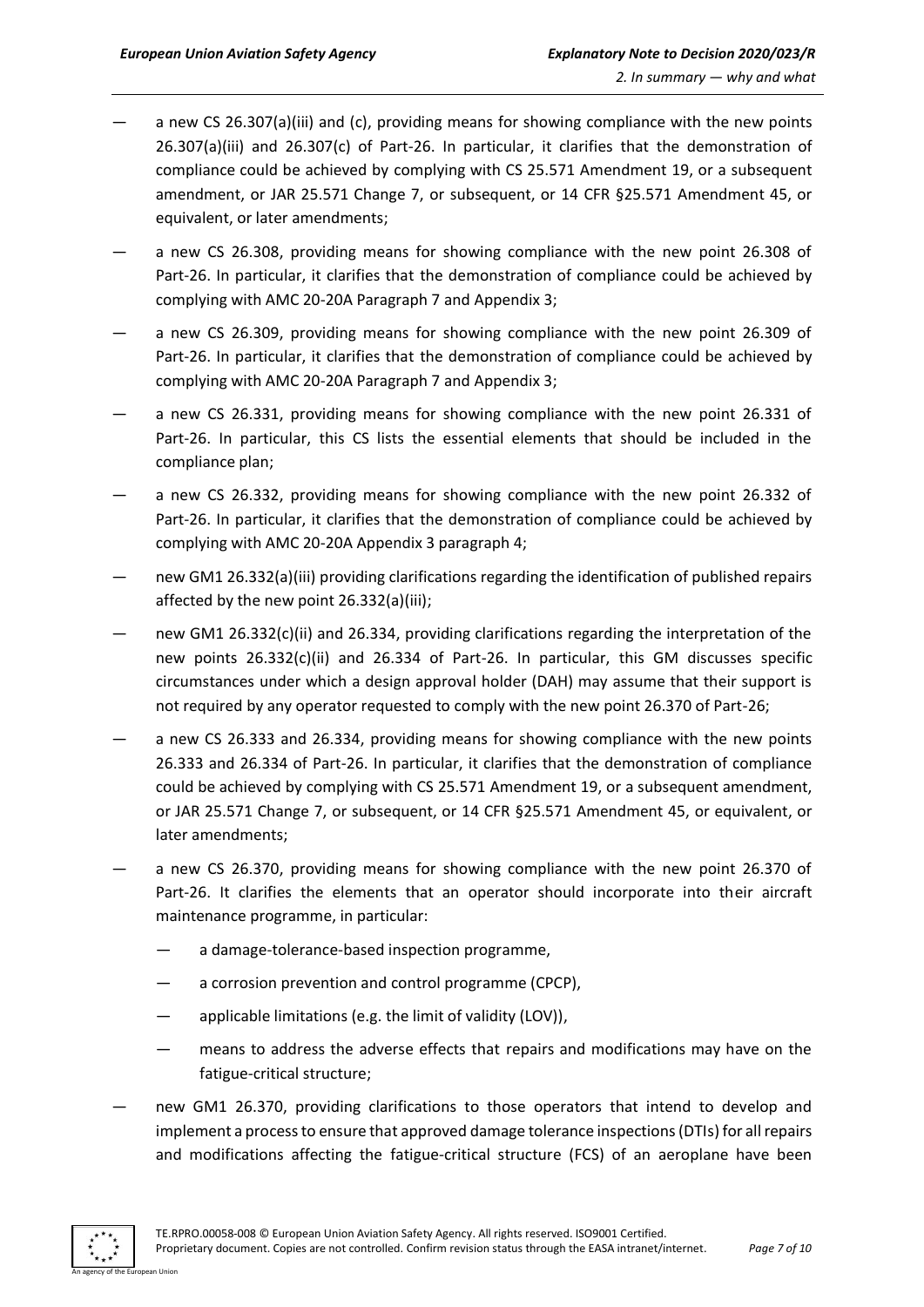incorporated into the aircraft maintenance programme (AMP) throughout the operational life of that aeroplane;

- an amendment to Appendix I to AMC M.A.302 providing the needed link between AMC M.A.302 and the new point 26.370 of Part-26; and
- an amendment to AMC 20-20 (AMC 20-20A) to ensure that this material is aligned with the new ageing aircraft requirements introduced into Part-26. Additionally, this AMC has been extensively reworded taking into account the latest available material and, where deemed appropriate, restructured to improve readability.

### **Others**

- new GM1 26.400(b) providing guidance on the showing of compliance with CS 26.400(b). EASA included GM1 26.400(b) in NPA 2014-26, with the intent of providing the same guidance as in GM1 26.170(b). EASA initially decided not to repeat GM1 26.400(b) in the final version of CS-26 Issue 2 published with EDD 2019/006/ $R^{12}$ , in order to avoid the risk of possible misalignments in future amendments. Nevertheless, CS 26.400 still referred to GM1 26.400(b).
- EASA decided to take the opportunity of this amendment to CS-26 to publish GM1 26.400(b) for consistency and to eliminate any potential ambiguity.

<sup>12</sup> <https://www.easa.europa.eu/document-library/agency-decisions/ed-decision-2019006r>

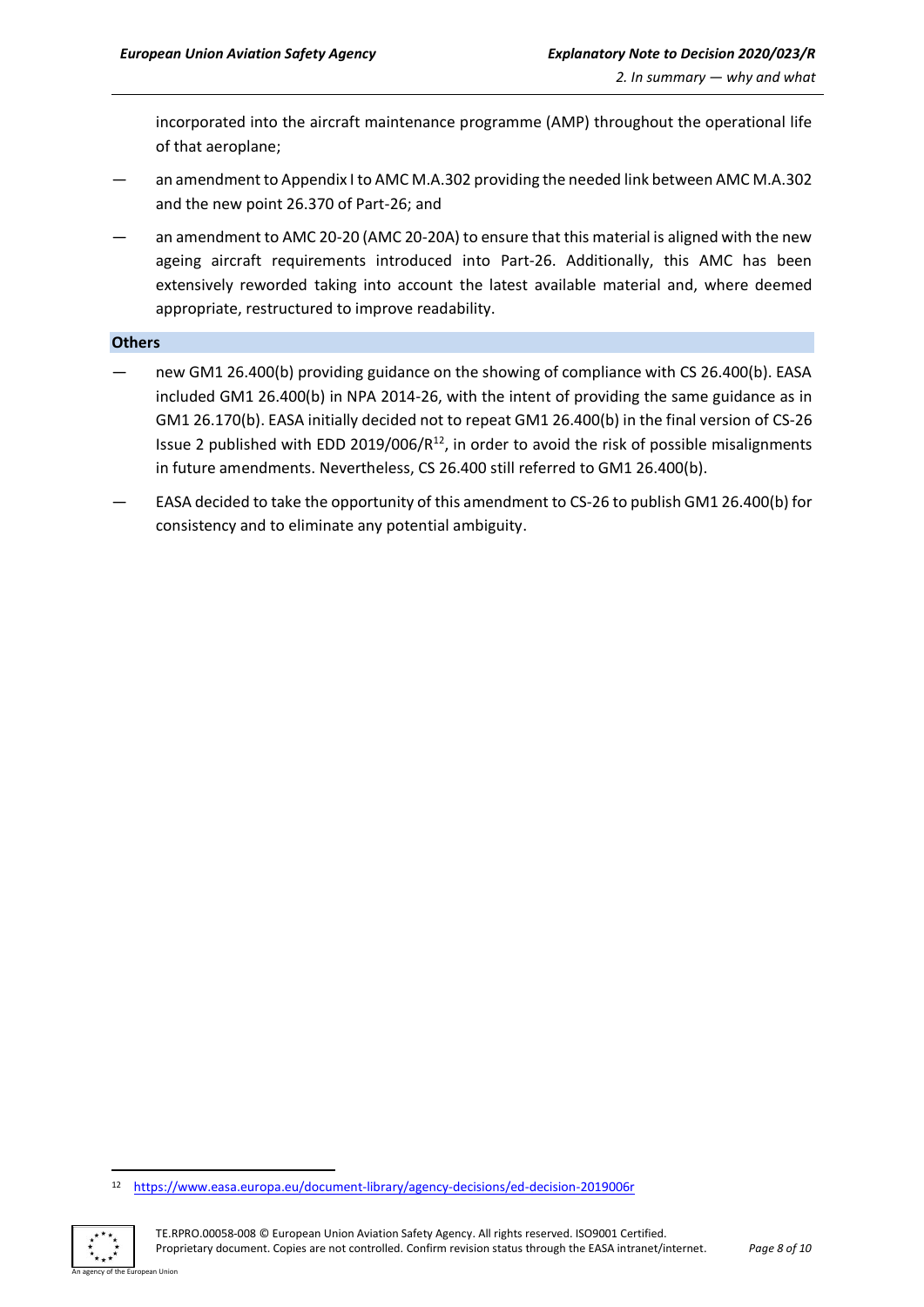# <span id="page-8-0"></span>**3. References**

## <span id="page-8-1"></span>**3.1. Related regulations**

- Commission Implementing Regulation (EU) 2020/1159 of 5 August 2020 amending Regulations (EU) No 1321/2014 and (EU) No 2015/640 as regards the introduction of new additional airworthiness requirements
- Commission Regulation (EU) 2015/640 of 23 April 2015 on additional airworthiness specifications for a given type of operations and amending Regulation (EU) No 965/2012
- Commission Regulation (EU) No 1321/2014 of 26 November 2014 on the continuing airworthiness of aircraft and aeronautical products, parts and appliances, and on the approval of organisations and personnel involved in these tasks

## <span id="page-8-2"></span>**3.2. Related decisions**

- ED Decision 2015/013/R of 8 May 2015 adopting Certification Specifications for additional airworthiness specifications for operations 'CS-26 — Issue 1'
- Decision No. 2003/012/RM of the Executive Director of the European Aviation Safety Agency of 5 November 2003 on general acceptable means of compliance for airworthiness of products, parts and appliances ('AMC-20')
- ED Decision 2015/029/R of 17 December 2015 issuing acceptable means of compliance and guidance material to Part-M, Part-145, Part-66, and Part-147 of Regulation (EU) No 1321/2014 and repealing Decision 2003/19/RM of the Executive Director of the Agency of 28 November 2003 'AMC and GM to the Annexes to Regulation (EU) No 1321/2014 — Issue 2'

## <span id="page-8-3"></span>**3.3. Other reference documents**

N/A